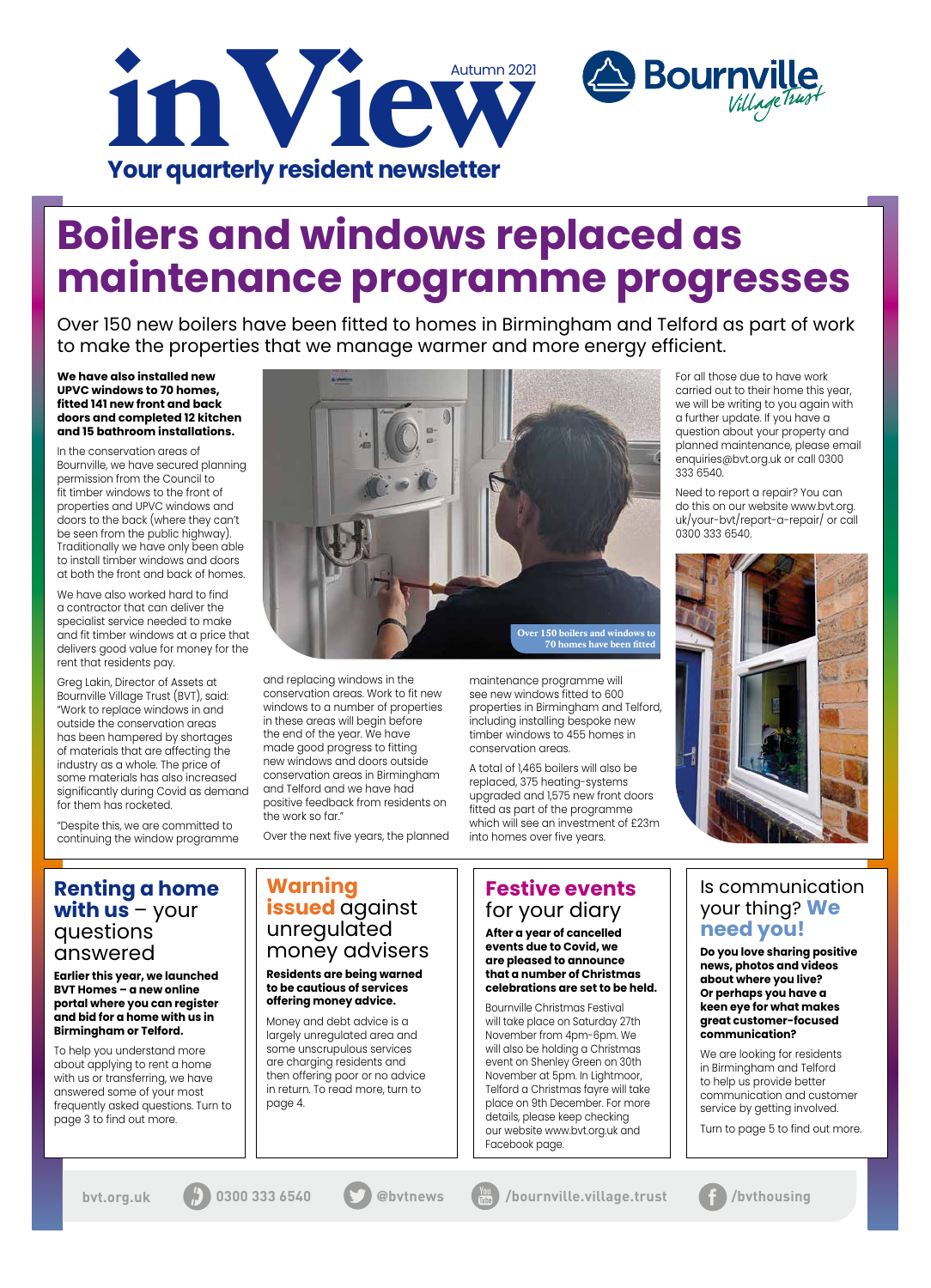## **2 inView AUTUMN 2021**

### **Can't wait on the line?** Go online instead

**Do you need to report a repair, make a payment or check your rent statement but don't have time to wait on the phone? Go to our website www.bvt.org.uk instead.**

You can report routine repairs, make a rent payment and check your rent statement (by signing up to our portal SeeMyData) all on our website.

There is also lots of information that may save you a telephone call such as questions and answers about applying for a home or transferring homes. You can even see our latest job vacancies. To find out more go to www.bvt.org.uk. Don't have access to the internet? Why not ask a friend or family member to check for you.

#### **Support for young people** to get job search on track

**Young people between 16 and 24 years old can now access free support to help them find new education, training or employment opportunities in Telford.**

Telford & Wrekin Council and the Department of Work and Pensions have launched Telford Youth Hub which will support young people back into work or education.

The Hub, in Southwater, is a one stop shop for young people to find out about the jobs, apprenticeships and training options available locally. The

scheme has been set up to help people who are finding it difficult to find new opportunities due to the pandemic.

Telford's Youth Hub team provide one to one support from job hunting, job applications, developing CVs right through to interviews. Advisors are on hand Monday to Friday 10am until 5pm. No appointment is necessary.

For more information, go to www.telfordjobbox.co.uk

## **Bitesize news**

**A beautiful wildflower meadow is attracting bees galore as these fantastic photographs show. The meadow in Weoley Hill Park is bustling with nature, helping to promote and encourage greater biodiversity.** 

Plans to boost biodiversity in the areas of Birmingham that we work have been developed with help from The Birmingham and Black Country Wildlife Trust. The Trust carried out an

ecological survey to document all existing plant species and habitats in Bournville, Selly Oak, Northfield, Weoley and Shenley and look at ways to improve them.

**League Richmond, Tracey Rowe a Alison McKittrick - all BVT**

A comprehensive plan has now been produced for all the green spaces and parks that we manage in Birmingham and is currently being reviewed. Thank you to everyone who took part in the survey to share their views. More details will be available soon.

## **Wildflower meadow** creates a buzz

## **Allotment welcomes visitors** to open day

**An allotment welcomed visitors to an open day where they could purchase plants and enjoy refreshments.**

Hay Green Allotments held the event, which was attended by Caroline Cadbury (BVT's vice-chair of Trustees), in September. Earlier this year, the Hay Green Allotment Association secured a £5,000 grant from the Selly Oak Neighbourhood Network Scheme to provide new opportunities for older gardeners, including raised beds and benches.

### **Reporting issues**  made easier with app

#### **It can be difficult to report an issue to us if you don't know the exact location, especially when it comes to our green spaces.**

In Telford we have been encouraging residents to use 'What3words', an app that is also used by emergency services. It works by dividing the world into three metre squares and giving each square a unique combination of three words. You will need a smartphone to be able to use the app which you can use to report the three words to BVT and details of the issue. For further information, go to https://what3words.com/pretty. needed.chill



#### Thinking of making a **home improvement?**

**Do you live on the Bournville estate or in Lawley village and are thinking of making a home or garden improvement?**

We have new Design Guides for both the Bournville estate and Lawley Village in Telford. Both Guides provide information and advice on making changes to your home or garden and have taken on-board feedback from residents.

As a tenant if you want to make any changes to your property, including your garden, it is vital that you read the design guide for your area and gain permission from us before carrying out any work. There may also be further restrictions in addition to the Design Guide, so please check your tenancy conditions.

You can read both Guides on our website at www.bvt.org.uk/ publications/design-guides. Prefer a paper copy? Call us on 0300 333 6540 to request one.



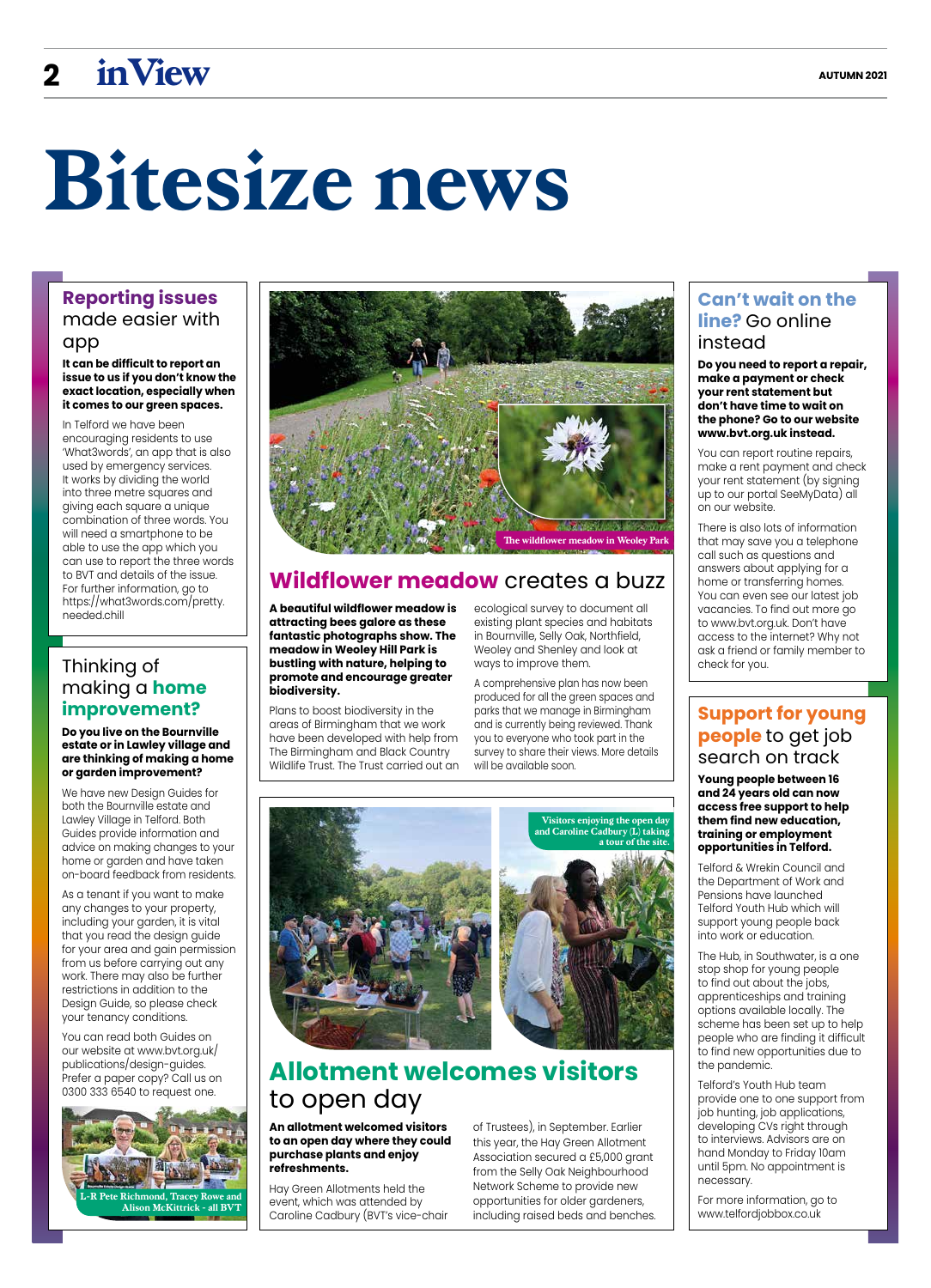#### **Details of homes that are immediately available to rent with us are now on our website.**

By going to www.bvt.org.uk/homesto-rent/immediately-availablehomes, you can see what homes are available now (or will be very shortly) as well as information about rent and any associated charges.

If you are interested in a property, you can complete a short form expressing your interest.

Jane Griffiths, Head of Housing for BVT in Telford, said: "All the homes that we have available to rent are advertised on BVT Homes, the

online portal where you can register and bid for a home with us in Birmingham or Telford.

"However, we also have some homes that become available to rent immediately so we wanted to make it easy for you to see these properties and register your interest."

Please go to www.bvt.org.uk/homesto-rent/immediately-availablehomes to see our immediately available homes. Don't have access to the internet? Please ask a friend or family member to check for you or if you're not able to do this, you can call our customer services team on 0300 333 6540 for details.

**Residents at one of our Birmingham housing schemes are helping to decide how a former office space is to be used to benefit their community.**

People living at Alder Lane in Bournville met with BVT staff in June where they were invited to share their ideas for how a former office and garage space at the site could be used by residents in the future.

They were also asked for feedback on a new cleaning service (in place of a former

caretaking service) and landscaping at the grounds of the flats.

Ideas included using the garage space to store bikes and using the office as a place to hold meetings with agencies that can provide outreach services such as mental health or advice surgeries.

Colleagues in our Housing and Community teams will be using this feedback to inform services and make future improvements at Alder Lane.

## **Your questions answered**  – renting a home

**Home & living**

## **Consultation sparks ideas**  for use of former office

## Looking for a **quick home move?**



**Earlier this year we launched BVT Homes, an online portal where you can register and bid for a home with us in Birmingham or Telford.** 

To help you understand more about applying to rent a home with us or transferring to another BVT property, we have answered some of your most frequently asked questions.

#### **How can I or someone I know apply for a new home with BVT?**

Firstly, you will need to register on BVT Homes by going to www.bvt. housingjigsaw.co.uk and selecting 'join'. When you register, you will be asked for an email address and a password which you need to enter every time you log-in. You will then need to complete an application which takes around 20 to 30 minutes. Make sure you have your contact details, National Insurance number and the name and telephone number of anyone supporting your move such as a housing officer, support worker or homeless officer to hand.

#### **What if I am already a BVT tenant?**

Demand for our homes is very high and we only have a small number of properties available to rent each year. As a result, to make the way we let homes as fair as possible to existing BVT tenants and those looking to become a tenant, we have limited the number of properties that are available for BVT tenants who wish to transfer to another home with us.

**I'm a BVT tenant, if you move me to another BVT home surely it will free up a property to rent to someone else?**

It's not quite as straight-forward as that. Due to the limited number of properties that we have for rent and the high demand for transfers, we have found that the vast majority of our available homes are being let to existing BVT tenants. Even when a home was made available by a transfer, the home was being re-let to an existing BVT tenant. This meant that non-BVT tenants were at a disadvantage. We want our lettings process to be fair and that's why we have placed a cap on the number

of homes available for existing BVT tenants to bid on. This gives everyone the opportunity to rent a home with us.

#### **I've been waiting to transfer for a long time and feel like I'll never get another home with you. What should I do?**

If you want to transfer to another BVT home, we will do what we can to help but it's important to understand that because there is a shortage of homes it can sometimes take years to be offered a home. There is also no guarantee you will be offered the home you want.

To speed things up you will need to be flexible about what you are prepared to accept. If it is taking too long for you, you should also find out about all your housing options and we can help you do this. As well as a transfer, you could consider exchanging your home with someone else. You could also speak to the Council and other social housing landlords to see if they may be able to help.

There are also other options, such as private renting or buying a home either outright or through shared ownership. If you are looking for a new home, please speak to your Housing Officer. They can advise you about all of the different options available to you and help you plan what you need to do.

#### **What priority will my application be given?**

When you register your application will be placed in one of four bands, A to D. We will take into account your personal and housing circumstances when deciding the band you are placed in. Band A is the highest priority band. Your application will be placed in band A if your need to move is urgent. Band D is the lowest priority band. Your application will be placed in band D if your current home meets your needs but you would like to move. To see examples of why you would be eligible to be placed in each band, please go to www.bvt.org.uk/ our-homes/faqs-about-applyingfor-a-rented-home/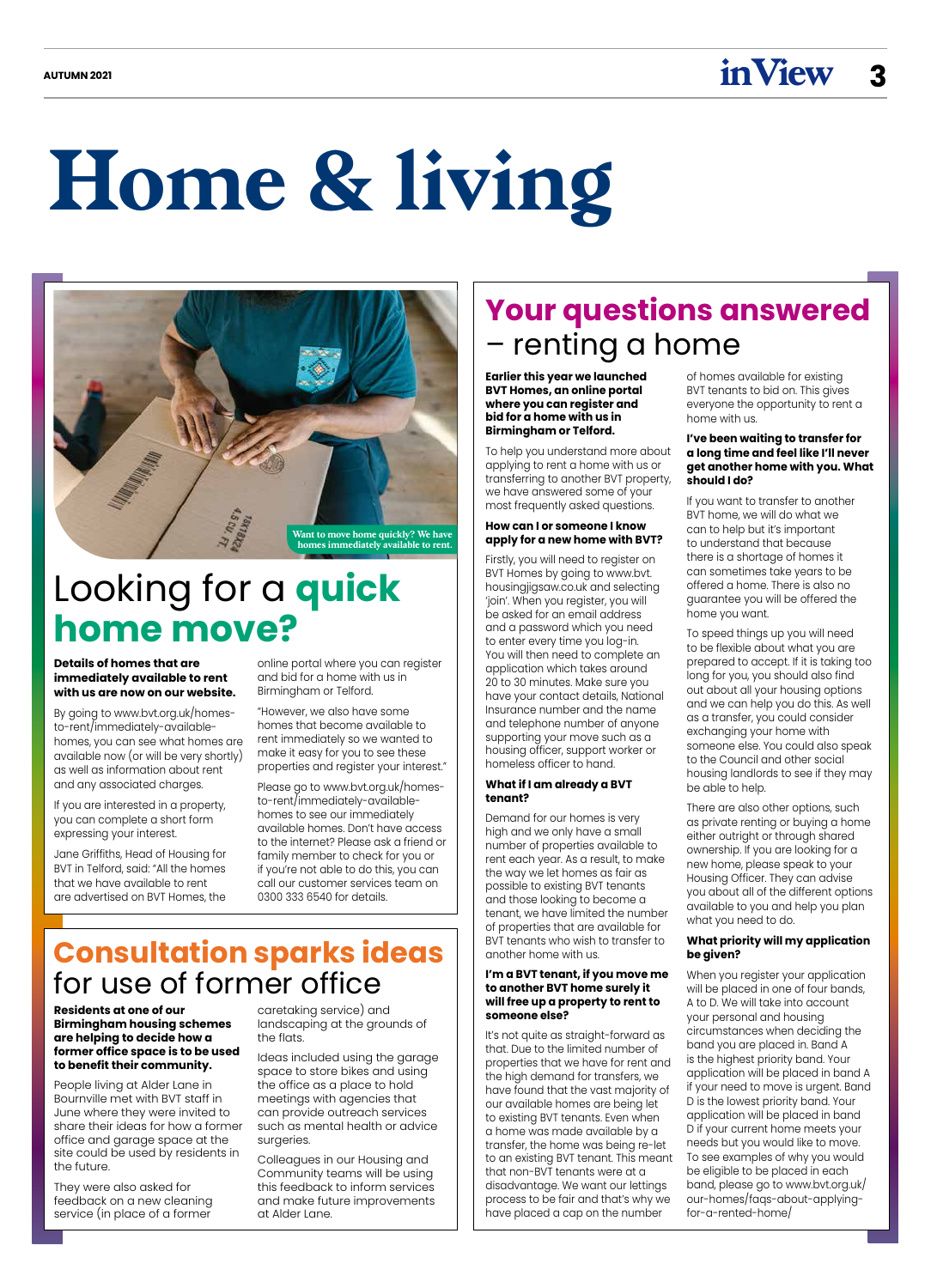## **4 inView AUTUMN 2021**

# **Money & savings**

## **Partners join together**  to help households facing fuel crisis

## Five things to do this **autumn**

## **Be vigilant** against unregulated money advice

#### **Residents are being warned to be vigilant of services offering unregulated money advice.**

Money and debt advice is a largely unregulated area and some unscrupulous services are charging residents and then offering poor or no advice in return.

Some residents are also being approached on social media about making an indemnity claim against direct debits. Anyone can make an indemnity claim with their bank which must then refund all payments, no questions asked. The service provider then has to contest the decision (and should be able to

relatively easily) but the bank then chases the resident for the refunded payment which can leave them in huge debt.

**1** Martineau Gardens, Phory Road, Edgbaston,<br>Birmingham. Looking for a spot of tranquillity?<br>Martineau Gardens is a great place to relax and **Martineau Gardens, Priory Road, Edgbaston,** Martineau Gardens is a great place to relax and entry is free, although donations are welcomed. Open Monday-Saturday 10am-4pm.

#### Gareth Sinnett, Income Management Team Leader at BVT, said: "If you need money advice please get in touch with us first. We have dedicated Financial Inclusion Officers who can offer you welfare benefits advice and refer you to

**2**Woodgate Valley Country Park, Clapgate Lane,<br>Birmingham. This wonderful country park has 450 acres of meadows, wooded areas, hedgerows and wetland. It also has a café if all that walking makes you thirsty.

**3**Wrekin Hills, Telford. You will marvel at the views<br>from this ancient hilltop fortress and it is a 10<br>minute evelo ride from Wellington Train Station minute cycle ride from Wellington Train Station.

trusted agencies which offer free

and specialist support."

To speak with one of our Financial Inclusion Officers in Birmingham or Telford, please call us on 0300 333 6540 or email enquiries@bvt.org.uk

**4**Adventure Golf in Telford Town Park. Get<br>competitive with this Telford themed 12-hole<br>adventure gelf course Set within the play greas adventure golf course. Set within the play areas at the Park, Adventure Golf costs £5.15 for adults (16+) and £3.60 for children (3 - 15). Book online at www. telfordtownpark.co.uk/info/29/adventure\_golf

**5** Autumn Antics at Manor Farm Park, 389 Bristol<br>Rd South, Birmingham. Carve pumpkins, make<br>broomsticks and take part in werkshops and mucl broomsticks and take part in workshops and much more on 28th October 10.30am-12.30pm.







#### **Looking for things to do this autumn that won't break the bank? Here are five outdoor things that you could try.**

**Households in Birmingham who face being pushed into fuel crisis this winter are to get help from £380,000 project run by a partnership of five community organisations.**

We will work with Saltley Community Association, Northfield Community Partnership, Anawim and Moseley Community Development Trust to help families in need after securing £380,000 from the Energy Redress scheme.

The project will use the funding to provide advice to stop struggling households in central and south Birmingham from getting to breaking point with their energy bills. It will also offer direct support with gas and electric bills to

families in fuel crisis or those at severe risk of falling into it.

The project comes as millions of people across Britain are set to be hit with higher fuel bills from this October, as the price cap for default domestic energy deals rises.

More information about the scheme will be available on the BVT website shortly. Not able to access the BVT website? Please call our Housing team on 0300 333 6540. Live in Telford and need urgent support with your energy bills? You can apply for help with gas or electric meter payments through Emergency Welfare Assistance. For details, go to https://telford-gwa.egovhub. net/Gwa/GuidanceNotes or call our Housing team for further details.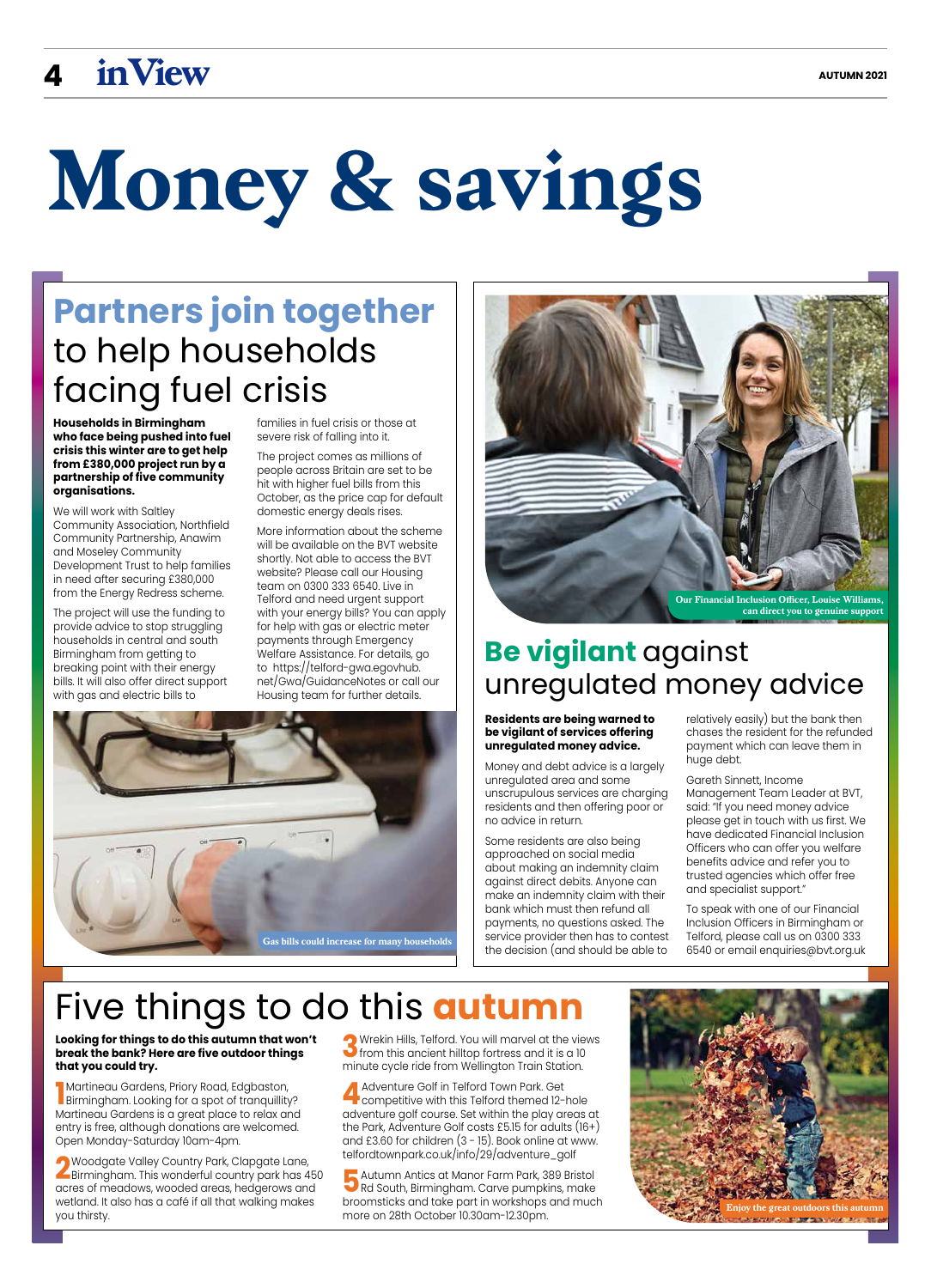$\mathbf{A}$ UTUMN 2021

## **Skills & involvement**

## **Aged 50 plus** and want to get online? Read on

**People aged over 50 in Northfield are getting help to get online thanks to a new project which includes a lending library of laptops.**

A group of organisations committed to tackling health and other inequalities in Northfield and Edgbaston have come together to launch the new project.

It will ensure older people in the two areas have access to a digital lending library which will provide them with access to a digital device, training and ongoing support.

An estimated 2.7 million people in the West Midlands are still unable to access the internet and according to Ofcom, older people are less likely to have home internet access nationally.

Pauline Roche is the project's Digital Literacy Coordinator and the project involves two Neighbourhood Network Schemes, Northfield Community

Partnership, Age UK Birmingham and Gateway Family Services.

Rebecca Debenham, Chief Executive of Northfield Community Partnership, said: "We are delighted to have Pauline on board. This project will go a long way to address the digital divide in South Birmingham."

If you would like to know more, or get involved with the project, please contact our Community team so that we can put you in touch with Pauline. You can call the team on 0300 333 6540.

## Is communication your thing? **We need you!**

**Do you love sharing positive news, photos and videos about where you live? Or perhaps you have a keen eye for what makes great customer-focused communication?**

We are looking for residents in Birmingham and Telford to help us provide better communication and customer service by;

• **Becoming a digital content creator**. We are looking for residents who would like to share and come up with positive and accurate news, photos and videos about where they live and share them on our BVT Communities group on Facebook. We will offer you regular online get-togethers with other creators to share ideas and you will be the first to hear about events, news and opportunities from our Community team. There will also be some free ticket opportunities too. Becoming a digital content

There was also plenty of time for fun, with scavenger hunts, quizzes and building competitions and the museum even had a visit from local MP Steve McCabe.

creator is also a great way of sharing your local news with a wider audience.

• **Joining our communications forum**. As a member of this soonto-be relaunched group, you will review key customer documents and make suggestions for how they could be improved to provide better communication and customer service. The forum will meet four times a year (in person, online or a combo of both) to carry out reviews and meetings will be held after 5pm. You can also 'opt in' to reviews of your choice. It's a great chance to directly shape our communications and develop your own personal and professional skills, such as proof reading and team work.

To find out more about either opportunity, please contact Jess Allan in our Community team by emailing jessicaallan@bvt.org.uk or call 0300 333 6540.

## **Teens boost their skills**  through youth programme



**The young people who took part in the project with Tia Shah (front)**





**Six teenagers have taken part in a project that aims to encourage young people to engage with local history and develop their knowledge and skills.**

The Past-Future youth programme was a week-long heritage experience which hosted six 16- 18 year olds at our museum, Selly Manor in Birmingham.

It helped the teenagers to engage with the heritage sector and local history through a variety of activities which included visiting other heritage sites, creating their own event for 'Takeover Day', trying out lots of different heritage job roles and reviewing Selly Manor Museum to help develop better provision for young people.

Tia Shah, Heritage Engagement Officer at the Museum who led PastFuture, said: "All of the young people involved really benefited and enjoyed the programme and are going to continue working with us to put on events and to improve provisions in the museum for young people.

"Past-Future was just the beginning of Selly Manor Museum's engagement work with young people and we can't wait to continue this in the future."

After a successful pilot project Past-Future hopes to run again in 2022. If you know a young person who may be interested in taking part, please email tiashah@bvt.org.uk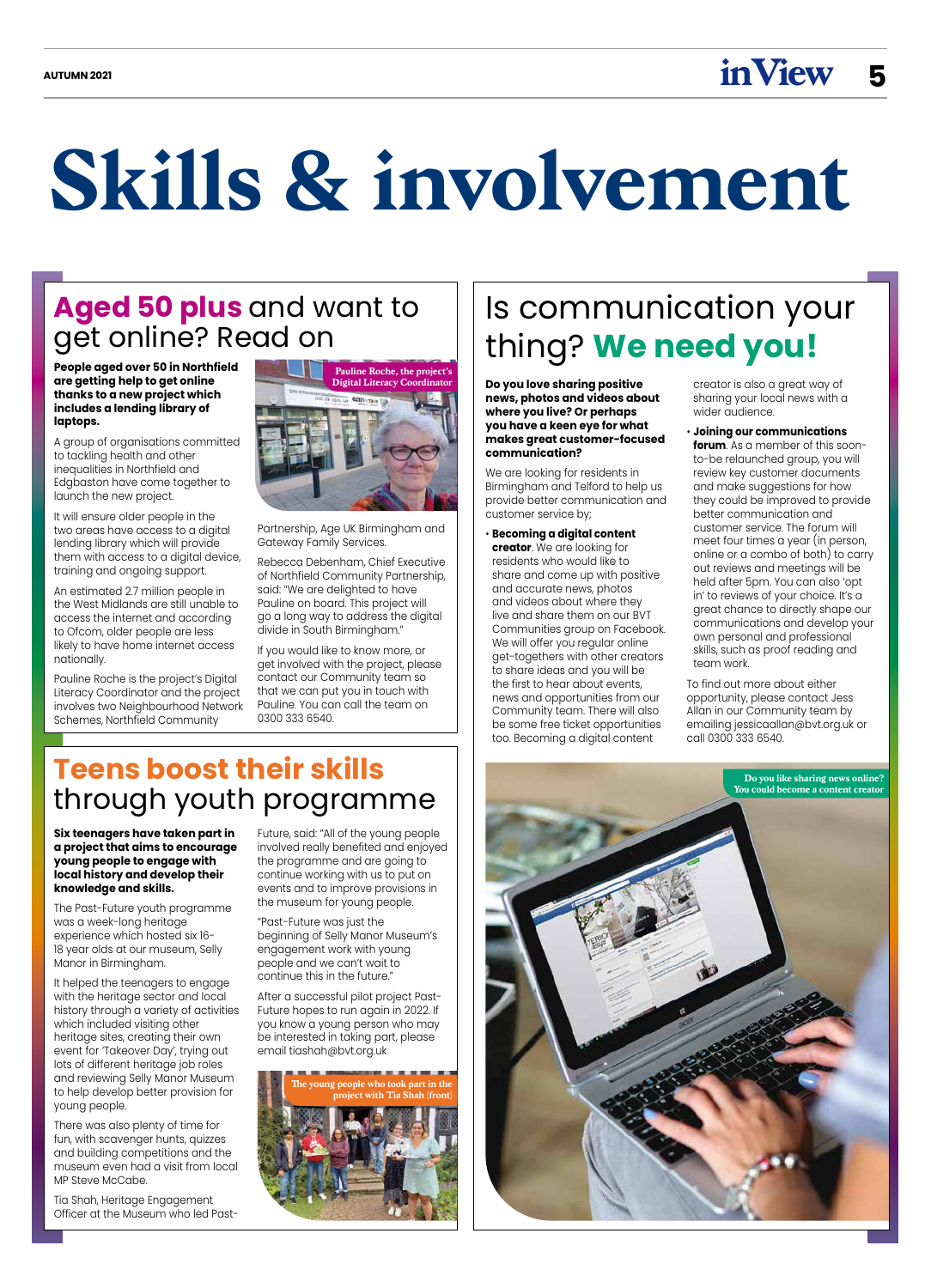# **Health & wellbeing**

## **Surprise!** Residents mark special birthdays

#### **Pensioner pals in Birmingham have been reunited at a lunch club following the lifting of Covid restrictions.**

Older people are now meeting again at Shenley Court Hall in Selly Oak on Mondays and Wednesdays for a two-course lunch.

We were forced to temporarily close the Hall and lunch club when Covid struck. To compensate, we launched a befriending service, making sure that anyone in the community who felt isolated or lonely received support and companionship.

However, many of the members of the club, which met twice weekly until it was halted, missed seeing

each other and the company the lunch club provides.

Barbara Karavelioglu, who helps to organise the lunch club, said: "We are so pleased to be able to reopen the lunch club again, we have missed seeing our members so much that it is brilliant to be able to welcome them back."

The lunch club runs every Monday and Wednesday from 11am-1pm and costs £4.50pp for a two-course freshly cooked lunch including tea and coffee. For an additional cost, transport to and from the club can also be arranged.

If you're over 50, live in the local area and would like to attend, call the Hall on 0121 475 7521.

## **Friends Reunited** at lunch club  $||$  **Recipe** - Chicken Jalfrezi

**Did you know that 7th-12th October is National Curry Week? So why not try this recipe courtesy of Change4Life (www. nhs.uk/change4life/recipes)** 

#### **Ingredients:**

- 30ml rapeseed oil
- 700g boneless chicken, cut into cubes
- 3 medium onions, chopped
- 2 bell peppers (any colour), chopped
- 4 green chillies, sliced
- 4 garlic cloves, finely chopped • 20g fresh ginger, peeled and sliced into thin pieces
- 400g tin of chopped tomatoes
- 1 teaspoon salt (optional)
- 1 teaspoon turmeric powder

- 1 heaped teaspoon cumin seeds
- 1 teaspoon red chilli powder
- 1 teaspoon of garam masala
- 1.5 teaspoon coriander powder
- 250ml water
- Fresh coriander to serve, finely chopped (optional)

#### **Method:**

1: Heat the oil in a non-stick pan on a high heat. Add the chicken and cook for two minutes. Add the cumin, turmeric, chilli powder and half a teaspoon of salt (if using). Mix well and fry on a medium heat for 3 to

4 mins, stirring frequently to stop the mixture from catching, until the chicken is lightly cooked and starting to turn white.

2: Remove the chicken and set aside, leaving the oil and juices in the pan. Fry the sliced onions on a medium heat for seven minutes, until they're soft and beginning to turn golden. While the onions are cooking, blend the tinned tomatoes in a blender, or mash well.

3: Add the ginger, garlic and peppers to the pan and cook for two minutes, then add the tomatoes, mix well and cook for another two minutes. Stir in the coriander powder, chilli powder, garam masala, cumin seeds and

half a teaspoon of salt (if using), and cook for a further minute.

4: Add the chicken pieces back to the pan, stir well to coat in the mixture and cook for a couple of minutes. Add the green chillies, mix and fry on medium heat for another two minutes. Pour the water into the pot and stir, then cover and simmer on low heat for 10 to 15 minutes.

5: Once the chicken is tender and the sauce has thickened, turn off the heat and scatter over the chopped coriander.

**Two residents marked special birthdays in style recently with surprises from their family and friends.** 

During lockdowns many people missed out on celebrating special occasions with loved ones, including Joyce Larkins. Joyce moved into Bournville House in Lightmoor, Telford, just before a lockdown which meant that she couldn't have a 90th birthday party.

So instead, her daughter decided to celebrate Joyce's 91st with a surprise party. Many residents who hadn't met Joyce before came to say hello and enjoy a drink and some food.

In Birmingham, resident Hayden Gray turned 100 years old in

August, Hayden was a regular at Shenley Court Hall's lunch club (which you can read more about on this page) and whilst he isn't attending at the moment, staff still keep in touch with him.

When he was asked what the secret to reaching 100 years old is, Hayden said a 'tot of brandy every night but just a small tot.' He celebrated his special birthday with an afternoon tea with his friend/carer and a visit from Duncan Cadbury, BVT trustee.

Do you know someone who is celebrating a special occasion that you'd like to see recognised in this newsletter? Email clairepage@bvt.org.uk or call 0300 333 6540



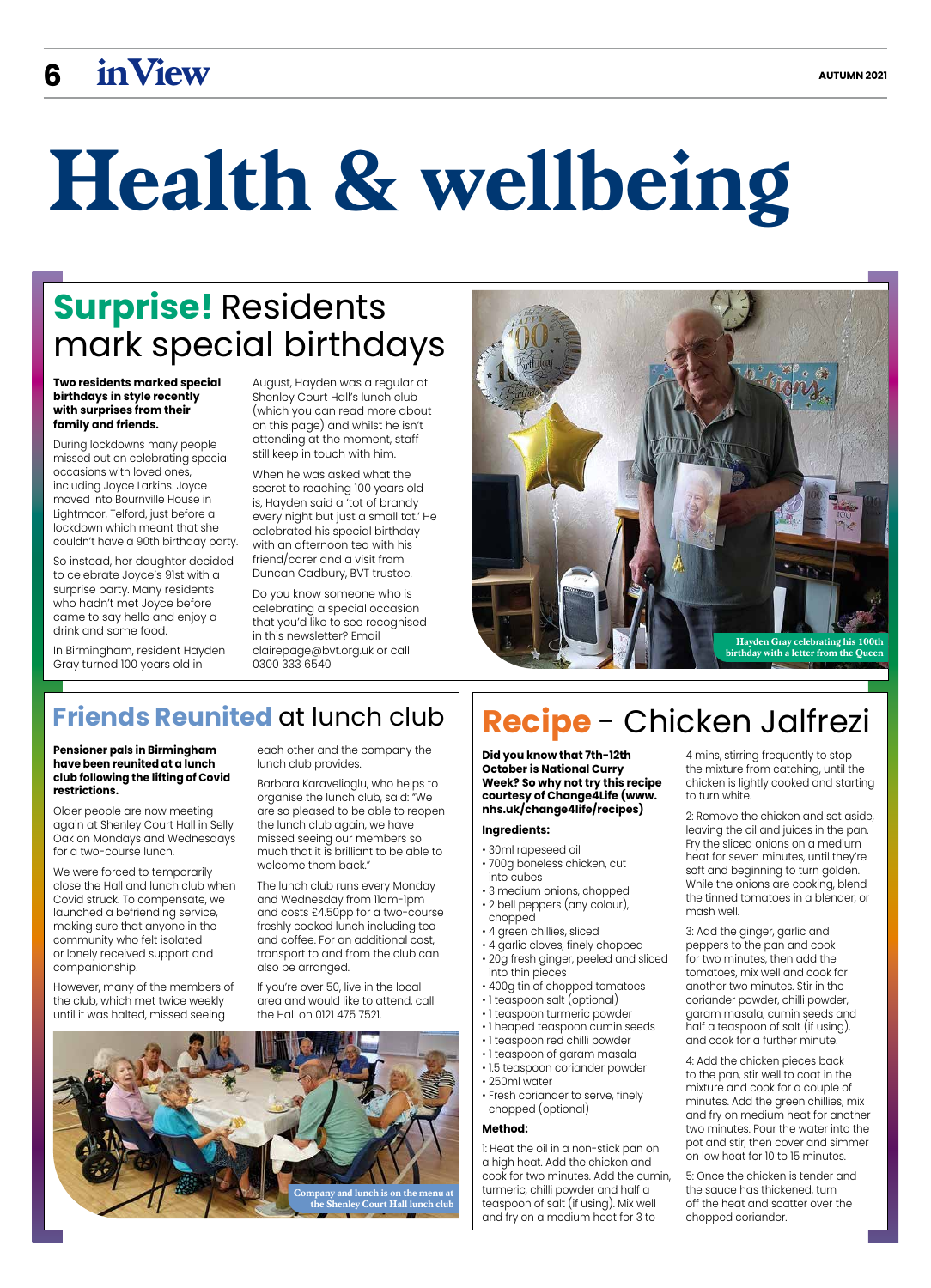**Community & people**

## **Summer of fun** for youngsters thanks to pioneering parents

**Nearly 90 children have enjoyed a summer of sport, team building and fun thanks to a group of pioneering parents who formed their own sports club during Covid.**

Children aged five to 14 met every day throughout August after a kick about in the park between kids sparked the creation of the Manor Farm Park Sports Club.

Not only has the club, which usually meets twice a week, given children the chance to meet up and play with each other during Covid but it's helped their parents too. Some parents were not only new to the Bournville area but new to the country just before Covid struck and were left feeling isolated and alone.

The group brought families together in a safe way and members have supported parents who needed help with translation skills and getting essential items and support during lockdowns, including accessing food banks. They have also been able to connect some families to voluntary support organisations like the Northfield Community Partnership.

The club secured funding from Street Games Fit and Fed campaign to run the holiday club which took place at Shenley Court Hall and Oddingley Hall. As a result, children were able to enjoy a healthy lunch, sport ranging from basketball and badminton to golf and cricket as well as fun educational activities like making their own model volcanos and

learning about water filtration.

To deliver the summer programme, the club partnered with Approachable Parenting Community Interest Company (CIC) and is now

in the process of registering as a CIC in its own right.

Bournville resident Salaheddin has been instrumental in setting up the club, which his three children attend, but is quick to explain that it is a group effort.

He said: "We started with nine or ten children meeting in the park, then we got parents' details, started a WhatsApp group and it grew and grew. The kids have been hiking and canoeing and we even did stuff when it snowed.

"We have a committee of parents who run the club and the holiday club is staffed by young people who can relate to the younger kids. There is probably 17 or 18 different nationalities in the group, it's very diverse and everyone is welcome. We have got funding to take the children on a residential to the Peak District which for some, will be the first time they have left Birmingham since they came to the city."

The club is working with Bournville Village Trust to find a permanent space to run from and Salaheddin hopes other parents will be inspired to follow in their footsteps.

"Lots of parents want to do stuff for their children, you just have to be resilient and go for it."

## **Looking for funding** for your community group?

**Residents in Lawley Village in Telford who are part of a community group or organisation that benefits residents of the Village may be able to receive a grant from a Community Fund.** 

Grants of up to £2,000 can be awarded to groups from the Eileen Hewer Fund. The fund was set up

in 2017 in remembrance of Eileen, a devoted Lawley resident who passed away in 2016.

Previous successful applicants have included Lawley Running Club and Puddleducks Under Five Pre-School. To find out more about how to apply go to www. bvtlawleyvillage.org.uk/eileenhewer-community-fund/

## What are you **'Proud to Be'** this October?



**Did you know that October is Black History Month? In response, Black History Month UK has launched a campaign for 2021 called 'Proud To Be'.**

It is encouraging black people to share what they are proud to be and is part of a month long celebration of the richness and diversity of black heritage in the UK.

Catherine Ross, Editor of Black History Month UK magazine, said: "Traditionally, Black History Month in October has quite rightly celebrated key figures and events in black history.

"This year, we want to go beyond that to recognise the achievements and contributions that black people make to the UK every day – from the black people working on the Covid-19 frontline in our hospitals, care homes, schools, supermarkets and warehouses, to the children and young people leading the fight

for equality in the classroom, to the household names using their platforms to push for change.

"That's why we're encouraging people of all ages, from all walks of life, to share their stories. We're all making black history, every day and we deserve to share and celebrate our stories."

Got a story to share for Black History Month 2021? You can share stories and experiences via letter, email or social media, including video and audio clips. To find out more and get involved email editor@ blackhistorymonth.org.uk

Our museum, Selly Manor, will be holding an online exhibition to mark Black History Month. It will shine a spotlight on Nana Sir Ofori Atta, King of the Akyem people in 20th century, and explore his social, political and economic connections to Britain and Bournville. To find out more, go to https://sellymanormuseum.org.uk